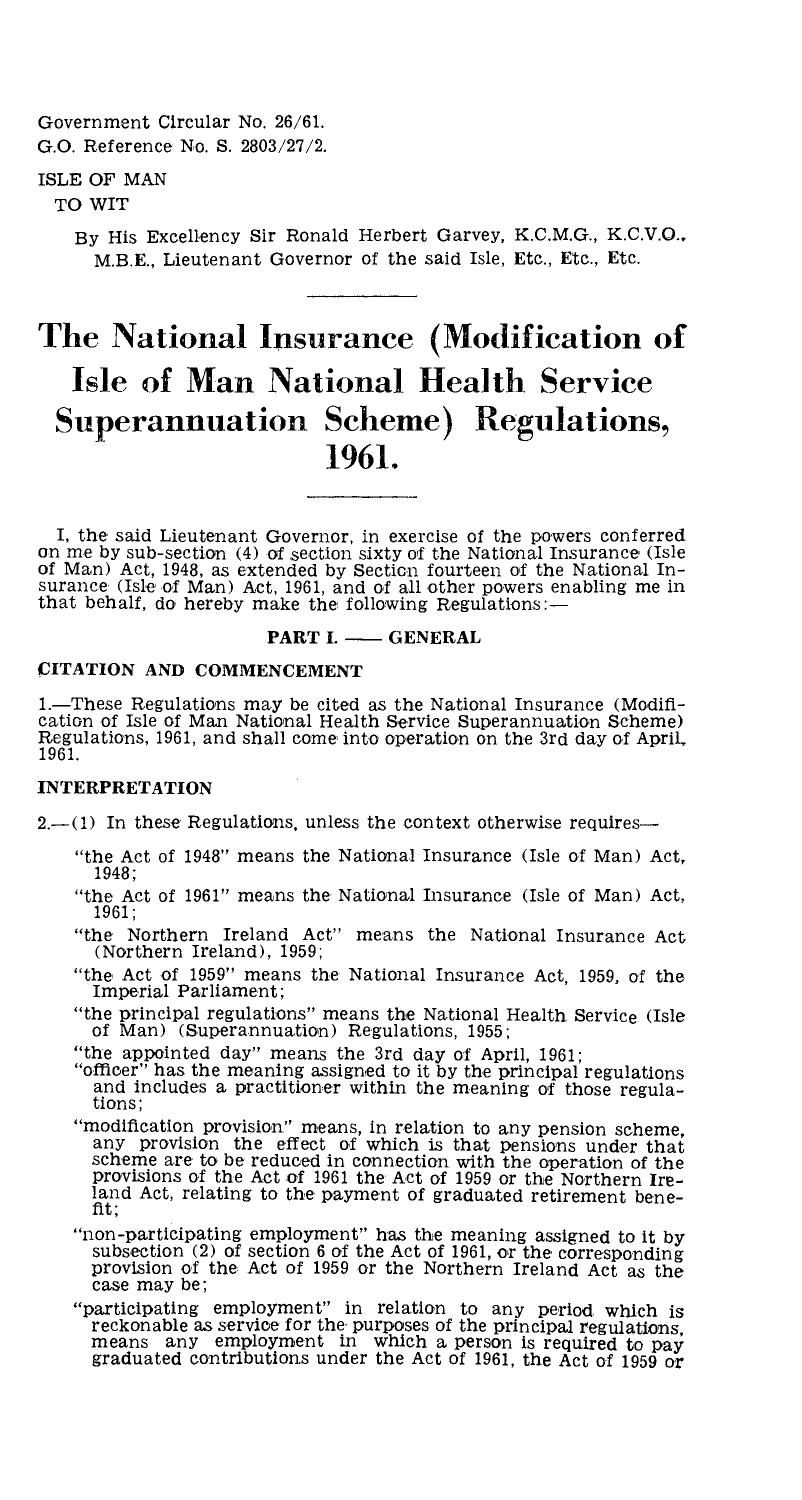the Northern Ireland Act, or would be required to pay such con-tributions if the amount paid in any week on account of his remuneration exceeded the amount first mentioned in paragraph (b) of subsection (1) of section 1 of that Act the Act of 1959 or the Northern Ireland Act as the case may be, but the expression does not include any period of employment on National Service in respect of which contributions are paid under the provisions of the principal regulations if, immediately prior to entering National Service, the person was in non-participating employment;

"pension" means a pension payable under regulation 5 of the principal regulations;

"retiring remuneration" means in relation to an officer other than a practitioner the average remuneration of that officer for the purposes of the principal regulations, in the case of a practitioner<br>the annual average of the remuneration on which his pension is<br>calculated and in the case of an officer whose pension is not<br>calculated by reference to r his remuneration during a period of three years ending with the last day of his service;

and other words and expressions have the same meanings as in the principal regulations, or the Act of 1961 as the case may be.

(2) Reference in these Regulations to the provisions of any enactment, scheme or regulations shall, unless the context otherwise requires, be construed as references to those provisions as amended, modified, extended, applied or re-enacted by any subsequent enactment, scheme or regulations, including these Regulations.

(3) The Interpretation Act, 1949, shall apply to the interpretation of these Regulations as it applies to the interpretation of an Act of Tynwald.

# **MODIFICATION OF PRINCIPAL REGULATIONS**

3.—The principal regulations shall, as from the appointed day, have effect subject to the modifications contained in these Regulations.

# PART II —— MODIFICATION OF CONTRIBUTIONS **AND CERTAIN OTHER PAYMENTS**

#### **REDUCTION OF CONTRIBUTIONS**

4.—Subject to the provisions of these Regulations, the amount of the contributions payable by an officer under the principal regulations in respect of any period of participating employment shall be reduced **by**  an amount calculated at whichever of the rates specified in paragraphs (a) or (b) hereunder is the greater; that is to say—

- (a) a rate equal to one per cent. per annum of his remuneration, as ascertained in accordance with the principal regulations, or, if his remuneration is at a rate exceeding seven hundred and eighty pounds per annum, the rate of seven pounds sixteen shillings per annum; or
- (b) (i) in the case of a man and of a woman who is a nurse, mental health officer, physiotherapist, midwife or health visitor, the rate of three pounds and eightpence per annum, or
	- (ii) in the case of a woman serving in another capacity the rate of three pounds five shillings per annum.

# **OFFICER WHOSE CONTRIBUTIONS ARE NOT SUBJECT TO REDUCTION IN CONNECTION WITH THE ACT OF 1948.**

5.—In the case of an officer to whom by virtue of paragraphs (5), (6), (7) **or** (9) of regulation 33 of the principal regulations, paragraph (1) of that regulation does not for the time being apply, there shall he deducted from the amount by which the contributions payable by that officer are to be reduced under the last foregoing regulation, an amount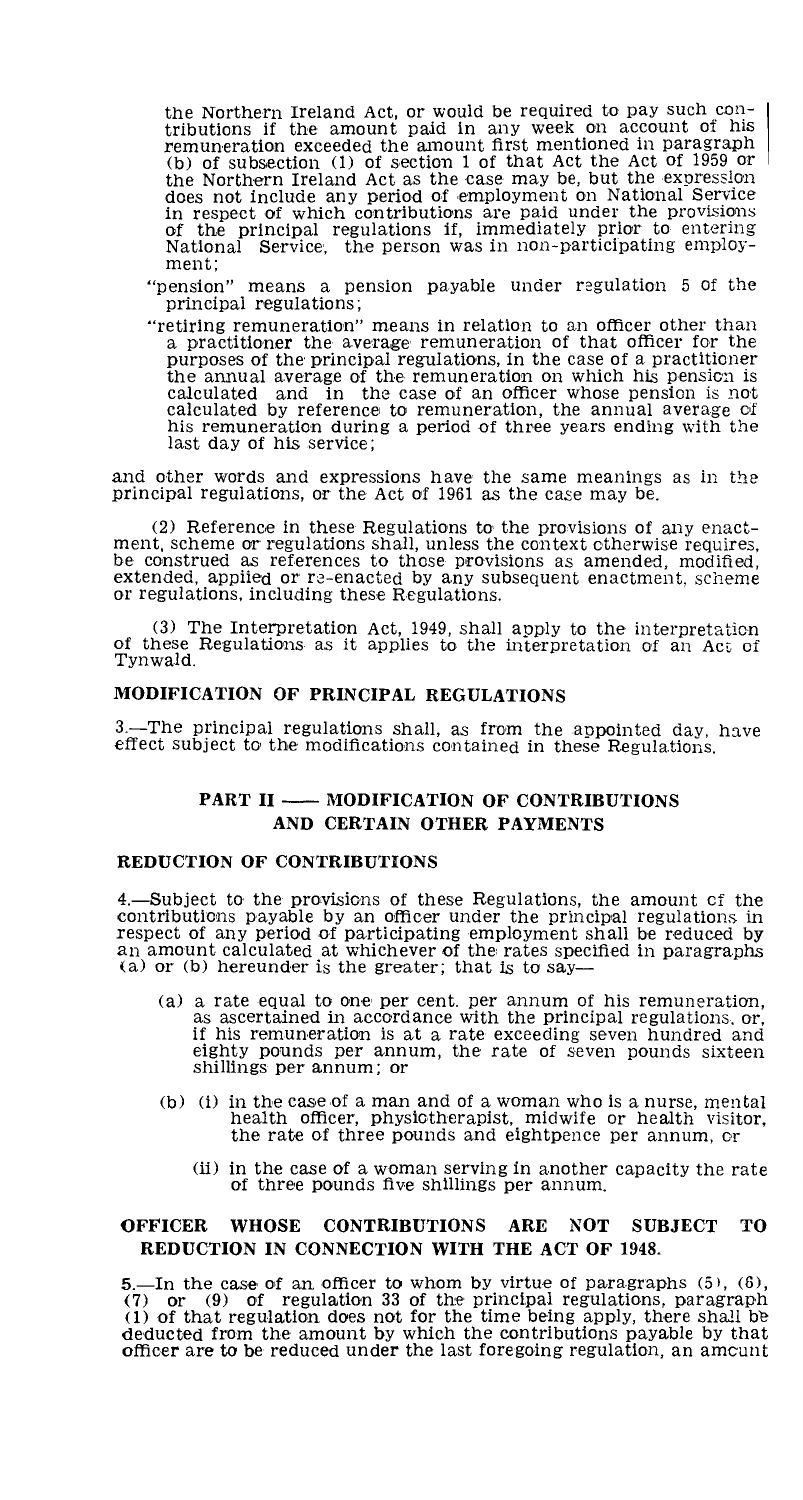calculated at the rate of three pounds and eightpence per annum if the officer belongs to any class mentioned in sub-paragraph (i) of paragraph (b) of that regulation or three pounds five shillings per annum if she belongs to the class mentioned in sub-paragraph (ii) of that paragraph.

#### **PERSONS IN PART-TIME EMPLOYMENT**

6.—(1) Where a person whose contributions are subject to reduction under this part of these Regulations is an officer in the part-time employment of two or more employing authorities, the rate at which his contributions are to be reduced under Regulation 4 of these Regulations shall, in the case of contributions payable to an employing authority which is not, for the time being, treated as his employer for the pur-poses cf the Act of 1948 be reduced as provided in Regulation 5 of these Regulations.

(2) Where a person whose contributions are subject to reduction under this part of these Regulations is an officer in the part-time employment of one or more employing authorities and is also employed in other employment in which he is not an officer and his employer in that other employment is treated as his employer for the purposes of the Act of 1948, the rate at which his contributions are to be reduced under regulation 4 of these Regulations shall be reduced as provided in regulation 5 of these Regulations.

#### **MENTAL HEALTH OFFICERS**

7.—Where a mental health officer whose contributions are subject to ?reduction under regulation 4 of these Regulations is entitled by virtue of regulation 32 of the principal regulations to reckon any year of contributing service as such officer as if it were two years, the contributions payable by him in respect of any year so reckonable shall be further reduced by the sum of three pounds and eightpence.

#### **EMPLOYERS' CONTRIBUTIONS**

8.—The contributions to be paid by an employing authority in respect of any period of participating employment of an officer shall be reduced in the like manner as provided in regulation 4 of these regulations and, in the case of an officer to whom, that regulation applies, in regulation **7**  of these regulations.

Provided that in relation to an officer whose contributions, if any, are not subject to reduction, in connection with the Act of 1946, the rate of reduction shall be varied as provided in regulation 5 of these regulations.

# **EXCLUSION OF EXISTING PROVISIONS FOR REDUCTION**

9.—So long as the contributions payable by any officer or employing authority are subject to reduction in accordance with this part of these Regulations, those contributions shall not be subject to reduction under regulation 33 of the principal regulations.

# **ADDITIONAL CONTRIBUTORY PAYMENTS**

**10.—(1)** An additional contributory payment made by an officer in re-spect of any period of participating employment or period of nonparticipating employment in respect of which a payment in lieu of contributions is required to be made under the Act of 1961, shall not be subject to reduction under the appropriate Tables as specified in the second schedule to the principal regulations, but shall be reduced in accordance with paragraph (2) of this regulation.

(2) An additional contributory payment required to be reduced in accordance with this regulation shall be calculated by reference to three quarters of the relevant percentage specified in the appropriate Tables referred to in the second schedule to the principal regulations for so much of the officer's remuneration as does not exceed  $\mathcal{E}$ 780 per annum and by reference to the relevant percentage so specified for so much of the remuneration (if any) as exceeds that amount.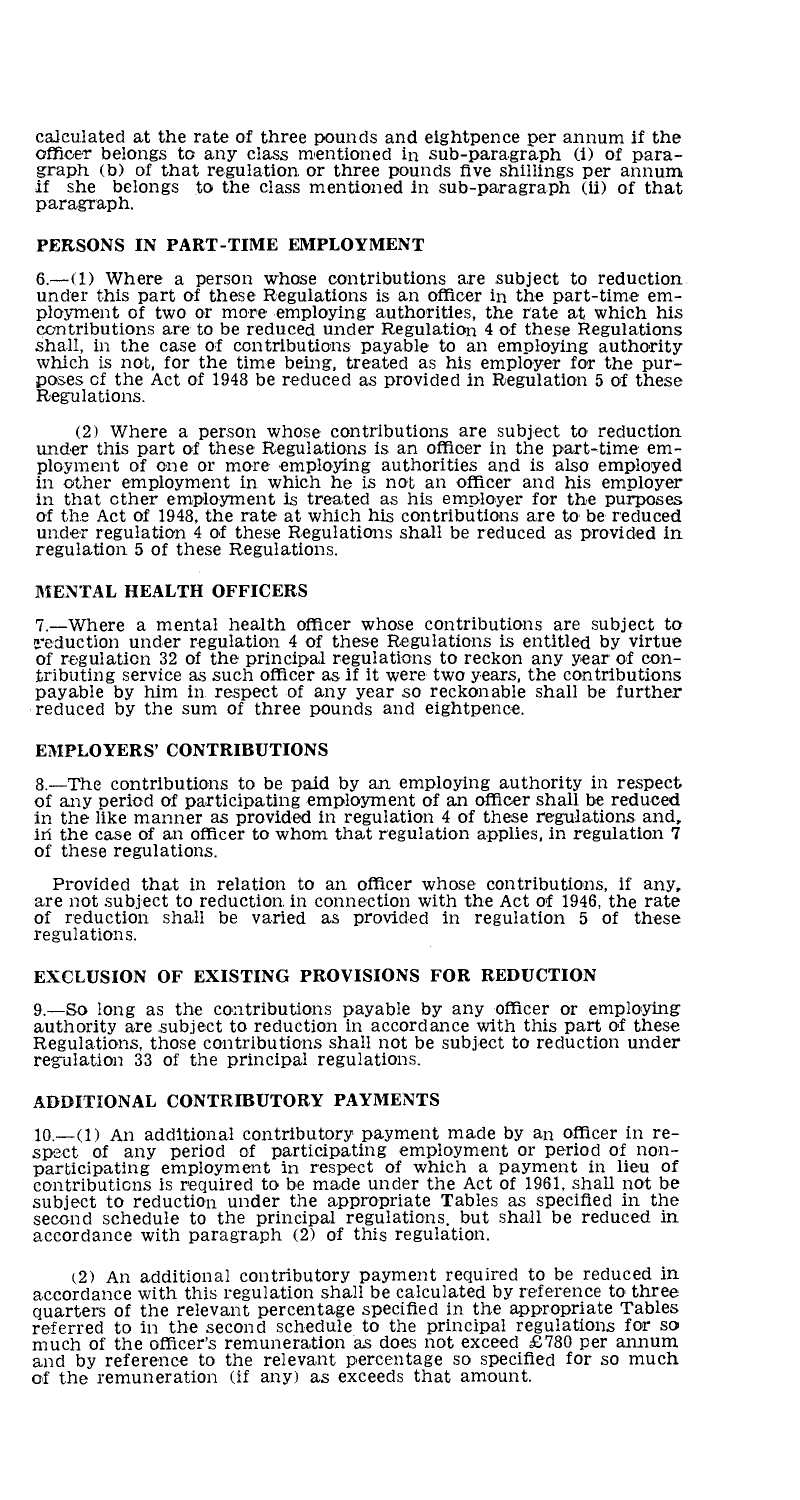#### PART III - MODIFICATION OF BENEFITS, Etc.

#### REDUCTION OF PENSIONS

11.—(1) Subject to the provisions of paragraph (3) cf this regulation, where any period of service reckonable in calculating the amount of any pension to which an officer is entitled under the principal regulations has been in participating employment, as from the date on which the officer becomes entitled to that pension, or if on becoming entitled to the pension he has not yet reached pensionable age within the meaning of the Act of 1948, as from the date on which he reaches that age, the part of the pension which is attributable to any such period of service shall be reduced in accordance with this part of these Regulations and any provision of the principal regulations for the reduction of the pension in connection with the passing of the Act of 1948, shall cease to apply in relation to that part of the pension.

Provided that the reduction required to be made in accordance with this part of these regulations shall not be less than that required to be made under any provision of the princpal regulations for the reduction of the pension in connection with the passing of the Act of 1948.

(2) For the purposes of this part of these regulations no account shall be taken of any period of participating employment occurring in any year if no graduated contributions have been paid under the Act of 1961, in respect of any such period during that year.

(3) Notwithstanding anything in the last foregoing paragraph, a period of employment as an officer in respect of which a payment in lieu of contributions is required to be made under the Act of 1961, shall be treated for the purposes of this part of these regulations as a period of participating employment in respect of which contributions have been paid subject to the reduction provided for by Part II of these regulations.

(4)) No account shall be taken of the reduction of any pension under this part of these Regulations:—

- (a) in calculating the amount of any widow's pension payable under the principal regulations;
- (b) for the purposes of the proviso to paragraph (1) of regulation 6 of the principal regulations, as provides that an officer's pension shall not exceed forty-five eightieths of his average remuneration; or
- (c) for the purposes of sub-paragraph (a) of paragraph (1) of the first schedule to the principal regulations (which limits the extent to which a pension can be surrendered).

 $12$ —(1) Where a pension payable to an officer would, apart from these Regulations, be subject to reduction in accordance with regulation 33 of the principal regulations, so much of that pension as is attributable to any period of participating employment shall be reduced—

- (a) for each year of such employment which is reckonable as contributing service otherwise than as a practitioner in calculating the amount of that pension by a sum equal to one two-hundred-and-fortieth of so much of the retiring remuneration as does not exceed £780 per annum.
- (b) for each year of such employment which is reckonable as noncontributing service in calculating the amount of the pension by a sum equal to one four-hundred-and-eightieth of so much of the retiring remuneration as aforesaid; and
- (c) for each year ending on the thirty first day of March or part of such year of such employment which is contributing service as a practitioner, by a sum equal to one half per cent. of so much of his remuneration in that year or part of a year as does not exceed seven hundred and eighty pounds per annum.

Provided that where a mental health officer is entitled by virtue of regulation 32 of the principal regulations to reckon any year of contributing service as such officer as if it were two years, so much of the pension as is attributable to any additional year so reckonable shall. in lieu of such reduction as aforesaid be reduced by the sum of one pound fourteen shillings in respect of each such year.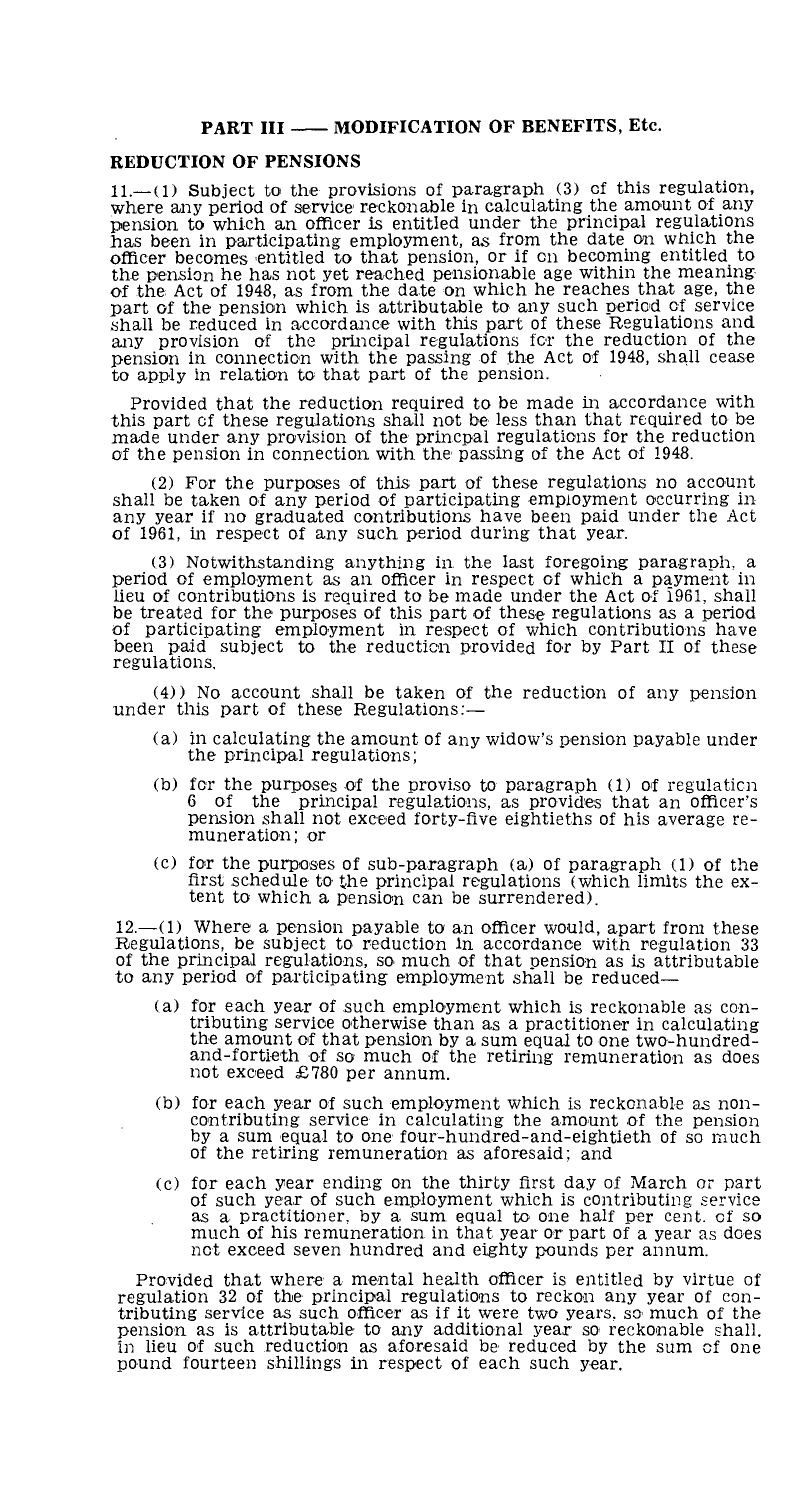(2) Where an officer other than an officer who is a registered medical or dental practitioner becomes entitled to a pension on ceasing to be employed in non-participating employment no account shall be taken for the purposes of this regulation of any retiring remuneration. in excess of the amount by reference to which his employment became non-participating employment in accordance with a certificate issued under section 6 of the Act of 1961.

#### **REDUCTION OF PENSIONS PAYABLE TO CERTAIN CLA**S**SES OF OFFICER**

13.—Where a pension payable to an officer would, apart from these Regulations be subject to reduction under sub-paragraphs (a) or (b) of paragraph (3) of regulation 33 of the principal regulations, so much of that pension as is attributable to any period of participating employ-ment shall be reduced in accordance with the said sub-paragraph (a) or sub-paragraph (b) as the case may be, and shall be further reduced in accordance with Regulation 12 of these Regulations, but shall be increased by the sum of one pound fourteen shillings for each year of contributing service and seventeen shillings for each year of noncontributing service comprised in that period;

Provided that where a mental health officer to whom this regulation applies is entitled by virtue of regulation 32 of the principal regulations to reckon any year of contributing service as such an officer as if it were two years, so much of the pension as is attributable to any additional year so reckonable shall be reduced solely in accordance with the said sub-paragraph (a) or sub-paragraph (b) as the case may be.

#### **SERVICE IN EXCESS OF 40 YEARS**

14.—Where the period reckonable for the calculation of a pension exceeds 40 years' contributing service or 40 years' contributing and noncontributing service, the non-contributing service being reckoned at half its actual length, then—

- (a) in the case of any pension to which regulation 12 of these regulations applies, there shall be deducted from the amount by which the pension is to be reduced under that regulation, the sum of one pound fourteen shillings in respect of each com-pleted year of such excess period; and
- (b) in the case of a pension to which regulation 13 of these regulations applies, there shall be deducted from the amount by which the pension is to be reduced under that regulation an amount in respect of each such year equal to that by which the pension would have been reduced under sub-paragraph (a) or (b) of paragraph (3) of Regulation 33 had the year been reckonable as contributing service.

#### **PENSIONS NOT SUBJECT TO REDUCTION IN CONNECTION WITH THE ACT OF 1948**

15.—Where a pension payable to an officer is not subject to reduction in accordance with paragraph (3) of regulation 33 of the principal regulations, so much of that pension as is attributable to any period of participating employment shall be reduced in accordance with regulation 12 of these regulations, but shall be increased by the sum of one pound fourteen shillings for each year of contributing service and seventeen shillings for each year of non-contributing service comprised in that period.

#### **REDUCTION OF RETIRING ALLOWANCES, SHORT SERVICE GRATUITIES AND DEATH GRATUITIES**

 $16-(1)$  Subject to the provisions of this regulation, if no pension is payable to an officer, but there is payable to or in respect of him a retiring allowance under regulation 5 of the principal regulations, a short service gratuity under regulation 8 of these regulations or a death gratuity cessation of his employment, a payment in lieu of contributions is required to be made under the Act of 1961, or such a payment has previously been made under the Act of 1961, the Northern Ireland Act or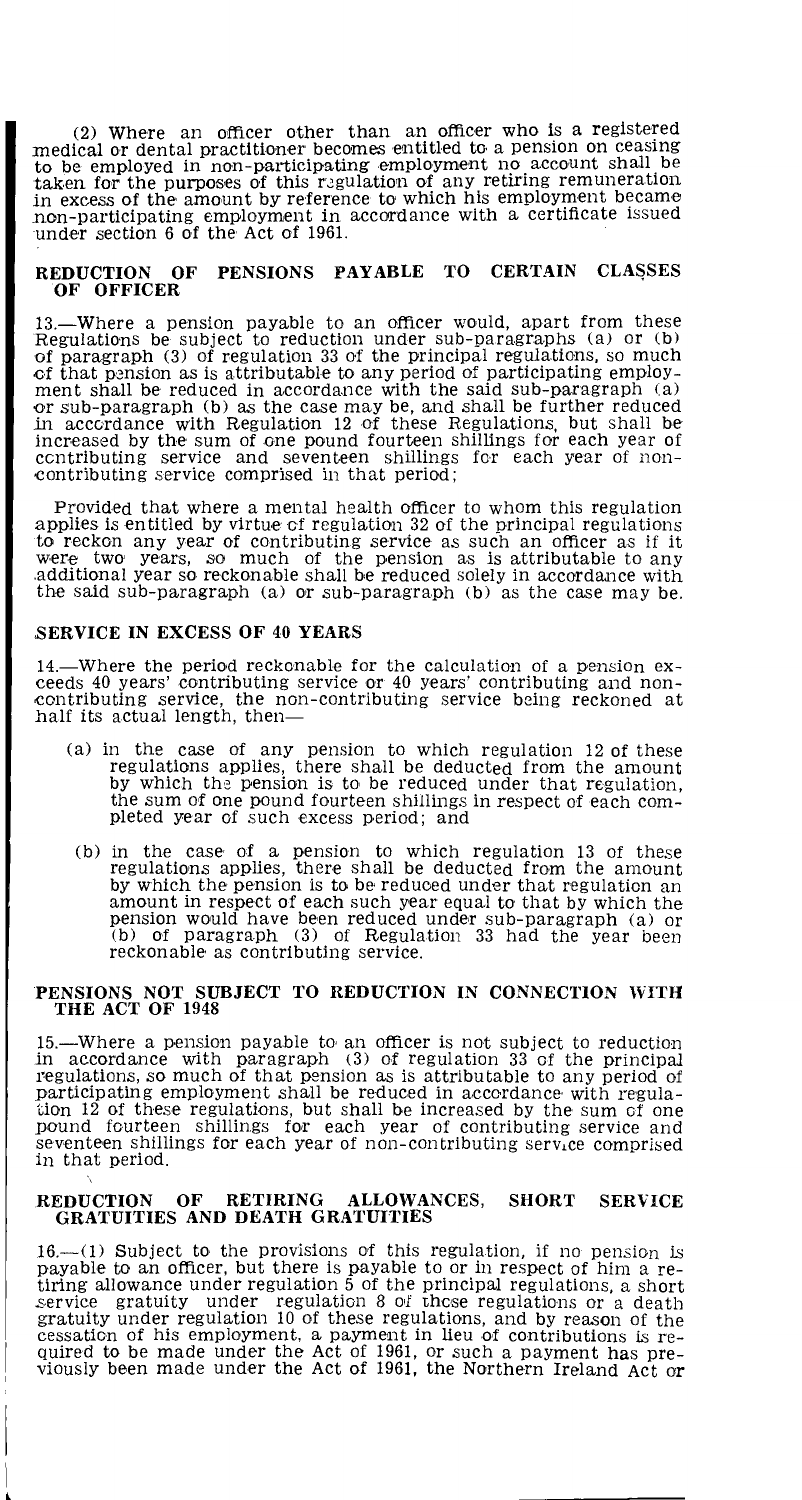the Act of 1959 in circumstances not Involving a return of contributions,. the retiring allowance, short service gratuity, death gratuity or similar benefit shall be reduced by a sum amounting to half of the payment in lieu of contributions or half of the aggregate of such payments if more than one has been made.

(2) No payment in lieu of contributions shall be taken into account for the purpose of this regulation-

- (a) on more than one occasion;
- (b) if the payment was made on the termination of any period of employment which is not reckonable as service for the purposes of the principal regulations; or
- (c) if the payment is one which has been reduced under regulation 13 of the National Insurance (Isle cf Man) (Non-Participation —Assurance of Equivalent Pension Benefits) Regulations, 1961. or any corresponding regulation in the United Kingdom or Northern Ireland.

# **REDUCTION OF PENSION IN RESPECT OF OTHER RECKONABLE. EMPLOYMENT**

 $17 - (1)$  Where a person has become employed as an officer after having been employed in other employment, (in this regulation referred to as 'his former employment') and by virtue of any provision in the principal regulations, his service in his former employment is to be reckoned in any manner and to any extent as service as an officer then, if his former' employment included any period of participating employment or non-<br>participating employment at the end of which a payment in lieu of<br>contributions had been made under the Act of 1961, the Act of 1959, or<br>the Northern Irela attributable to any such period shall, in lieu of any reduction for which this part of these regulations provides, be reduced in like manner as if—

- (a) he had continued in his former employment and retired from it on the day when he ceased to be employed as an officer; and
- (b) any modification provision applicable to him immediately before he ceased to be employed in his former employment had been applied in relation to the period of his service before that date.

(2) The extent to which any retirement benefit shall be regarded as subject to reduction in connection with the Act of 1961, shall be the extent to which that benefit would be reduced under regulation 15 of these regulations if that regulation applied for the reduction of the benefit.

# **ADJUSTMENTS FOLLOWING PAYMENTS IN LIEU OF CONTRIBUTIONS**

 $18.$ — $(1)$  Subject to the provisions of this regulation, where an officer leaves employment or dies in circumstances in which under the principal regulations there is payable to or in respect of him an amount by way of return of contributions and a payment in lieu of contributions under the Act of 1961, the Act of 1959 or the Northern Ireland Act has previously been made in respect of him in circumstances not involving a return of contributions, the amount payable to or in respect of him by way of return of contributions shall be reduced by a sum equal to the amount, or aggregate of the amounts, by which, under sub-section 5 of section 9 of the Act of 1961, or under the corresponding provision of the Act of 1959 or the Northern Ireland Act, as the case may be, any payment, by way of return of contributions could have been reduced if one had been made at the time when the previous payment in lieu of contributions was made.

(2) No payment in lieu of contributions shall be taken into account for the purposes of this regulation—

(a) on more than one occasion; or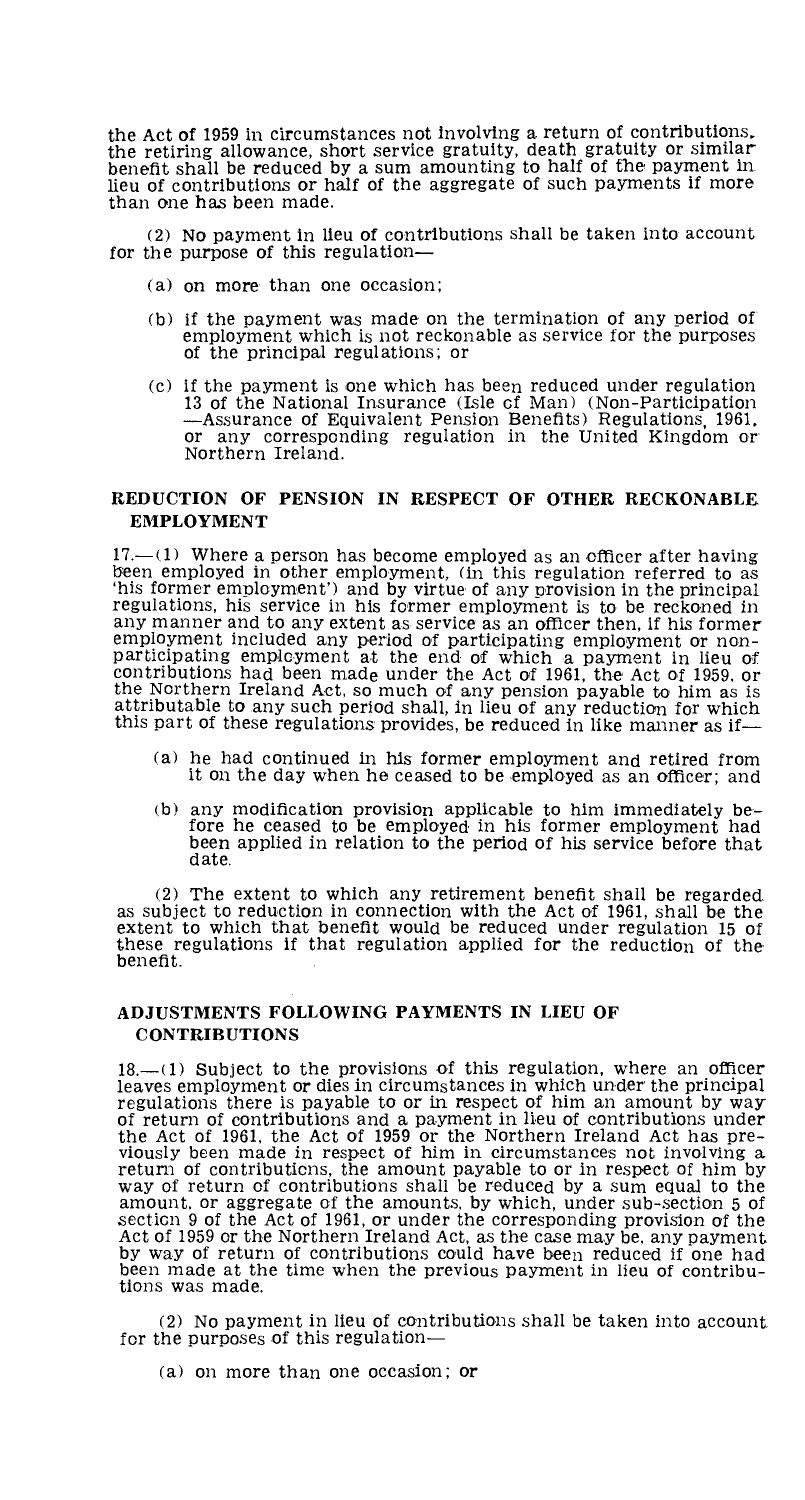(b) if the payment is one which has been reduced under regulation 13 of the National Insurance (Isle of Man) (Non-Participation —Assurance of Equivalent Pension Benefits) Regulations, 1961, or any corresponding regulation in the United Kingdom or Northern Ireland.

(3) Where a payment to any officer by way of return of contributions is reduced under sub-section (5) of section 9 of the Act for 1961, or under paragraph (1) of this regulation or under any corresponding provision in the United Kingdom or Northern Ireland, the amount by which the payment is reduced shall be treated for the purposes of any subse-quent return of contributions to which the officer may become entitled as having been returned and retained **by the officer.** 

#### **PART IV — MISCELLANEOUS**

#### **CONTRIBUTIONS DEEMED TO HAVE BEEN MADE**

19.—If in respect of any period an officer pays no contributions under the principal regulations by virtue of the fact that the amount of the reduction in his contributions provided for by these regulations equals or exceeds the amount of his contributions he shall, nevertheless, **be**  deemed for the purposes of sub-paragraph (a) of paragraph (1) of regulation 14 of the principal regulations to have made the contributions required by that regulation in respect of that period.

#### **FRACTIONS OF A PENNY**

20.—For the purposes of these Regulations no account shall be taken of fractions of a penny less than a halfpenny and fractions of a penny of a halfpenny or more shall be treated as a penny.

# **PART V.**

# **LIMITATION OF SURRENDER, COMMUTATION, Etc., OF PENSIONS**

**21.—(1)** No provision in the principal regulations—

- (a) for the surrender, commutation or assignment of a pension, or
- (b) for the reduction, termination or suspension of a pension if invoked for any cause other than one prescribed by regulations made under paragraph (c) of subsection (1) of section 7 of the Act of 1961.

so far as it affects any officer who is, or was immediately before he ceased to be employed, in non-participating employment, shall operate so as to reduce a pension payable to an officer who attains the age of sixty-five years in the case of a man, or sixty years in the case of a woman, below such amount as would be equal when expressed as a weekly rate to the graduated retirement pension which would be pay-able to the officer under the Act of 1961, in return for an amount of graduated contributions equal to one such contribution paid in each week of the period of his service in respect of a weekly payment of remuneration of £15.

(2) For the purposes of the last foregoing sub-paragraph, "service" means service reckonable by an officer for the purposes of calculating the amount of any benefit payable to him, except any earlier period of service in respect of which—

- (a) a payment in lieu of contributions has been made under the Act of 1961, or
- (b) equivalent pension benefits satisfying the requirements of Part II of the Act of 1961 have already been assured to the officer.

GIVEN under my hand this 15th day of March, 1961.

R. H. GARVEY,

Lieutenant Governor.